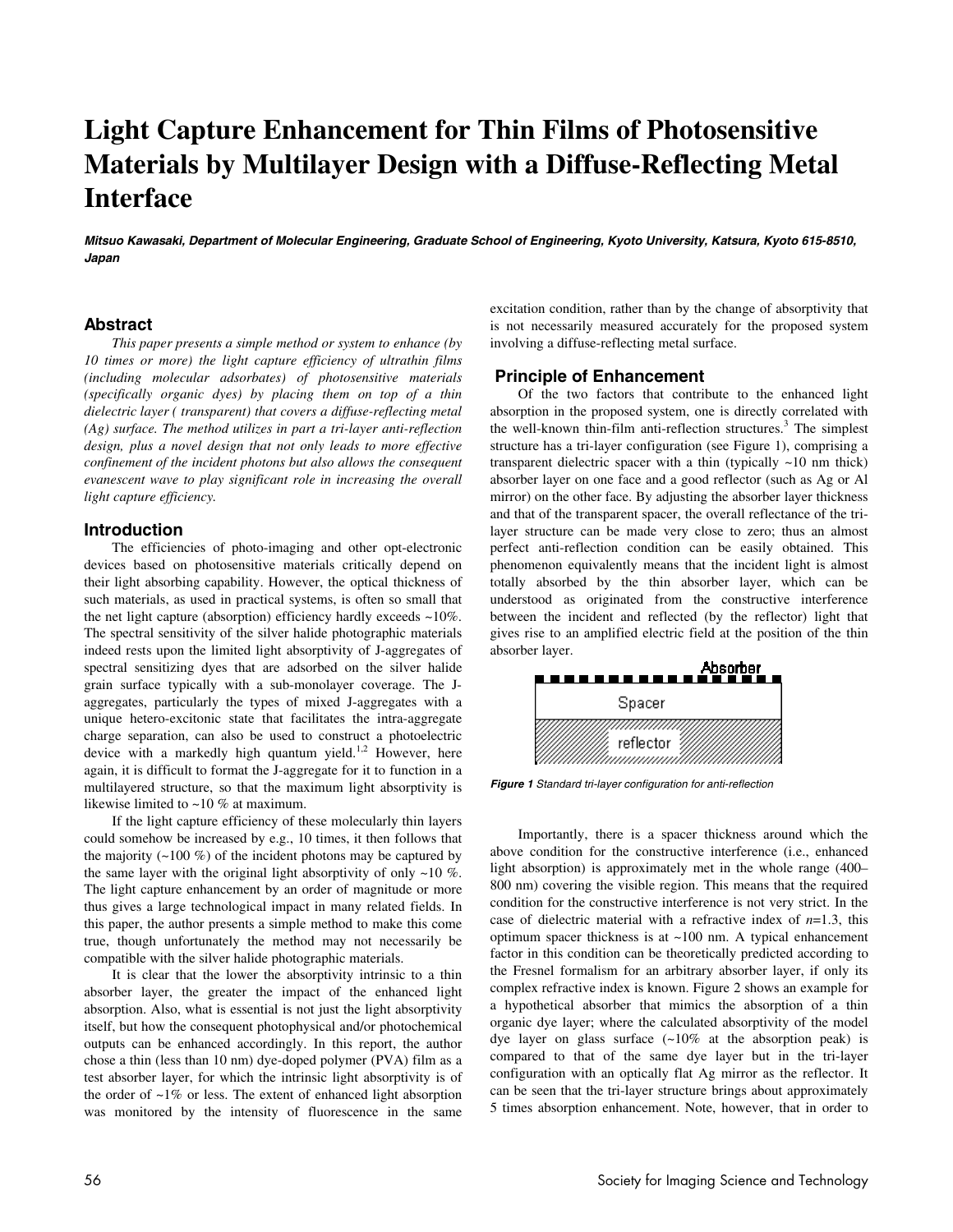achieve the ~100% absorption (or the perfect anti-reflection condition), the absorber layer has to be made much thicker so that the absorber layer alone can have the absorptivity of at least ~30%.



**Figure 2** Calculated absorption spectra of a model dye layer on glass surface and in the tri-layer configuration with Ag mirror as the reflector and with 100 nm spacer ( $n=1.3$ ).

A novel trick to achieve a large additional gain in the light absorptivity is to replace the optically flat reflector by a diffuse reflecting mirror with a surface corrugation relatively mild in the Z direction but of sufficient spatial frequency in the XY plane to cause substantial light scattering. Here, 'mild' means that the height corrugation has to be comparable to or preferably smaller than the above-mentioned optimum spacer thickness (~100 nm). The expected light propagation and reflection in this extended trilayer structure are schematically illustrated in Figure 3. It is assumed that the ~100 nm spacer does not offset the roughness of the reflector surface, so that a similar level of roughness persists at the spacer/absorber interface.



**Figure 3** Schematic illustration of how incoming light is scattered and reflected in a tri-layer structure with a diffuse-reflecting Ag mirror.

In Figure 3, the incoming light is partially scattered by the roughness at the spacer/absorber interface, and the following reflection at the roughened Ag surface increases the average scattering angle and gives diffuse-reflected light back to the spacer/absorber interface. Some fraction of the thus diffusereflected light at relatively large angles then undergoes a total internal reflection at the absorber/spacer interface, thereby yielding a local evanescent wave in the absorber layer. This near-field can interact much more effectively with the absorber to increase its overall absorptivity. In addition, the total internal reflection at the spacer/absorber interface tends to confine the incoming light in the spacer region, thereby increasing the chance of the absorber to capture the multiply reflected light. Importantly, the basic function of the tri-layer structure, causing a maximum of  $\sim$ 5 times absorption enhancement by the constructive interference effect, as shown in Figure 2, still holds even in this extended version of trilayer structure with a moderately diffuse-reflecting mirror surface. Thus the overall enhancement factor may easily exceed ~10 or higher.

#### **Experimental**

A vacuum-evaporated Ag film on a slide glass was used as the optically flat reflector in the standard tri-layer configuration. An Ag film DC-sputtered on glass, in the condition that the film under growth was heavily exposed to the Ar<sup>+</sup> ion plasma, gave the level of surface roughness to be ideal for the diffuse reflector in the proposed system. The transparent dielectric spacers with various thicknesses were prepared by spin coating commercial SOG (spin on glass) solutions (diluted to match the required thickness) followed by heating on a hot plate at  $200^{\circ}$ C. A thin absorber layer was prepared by spin coating 0.1 w% aqueous solution of PVA containing 0.05 mM RhB (rhodamine B). The fluorescence was excited typically at 532 nm

#### **Results and Discussion**

Figure 4 compares typical fluorescence spectra from the thin RhB/PVA film directly coated on glass (*a*) and from that in the standard tri-layer structure with ~100 nm spacer (*b*). It can be seen that the fluorescence enhancement factor in this example amounted to  $~15$ .



**Figure 4** Comparison of fluorescence spectra of thin RhB/PVA film on glass (a) and that in standard tri-layer structure (b) with 100 nm thick SOG spacer and an evaporated Ag film.

Care should be taken however, because the fluorescence in the former case (on glass) is emitted both into the front space and into the backspace, while in the latter case (tri-layer structure) it is concentrated into the front space. Since the emission was detected in the front space at a fixed angle, the apparent fluorescence